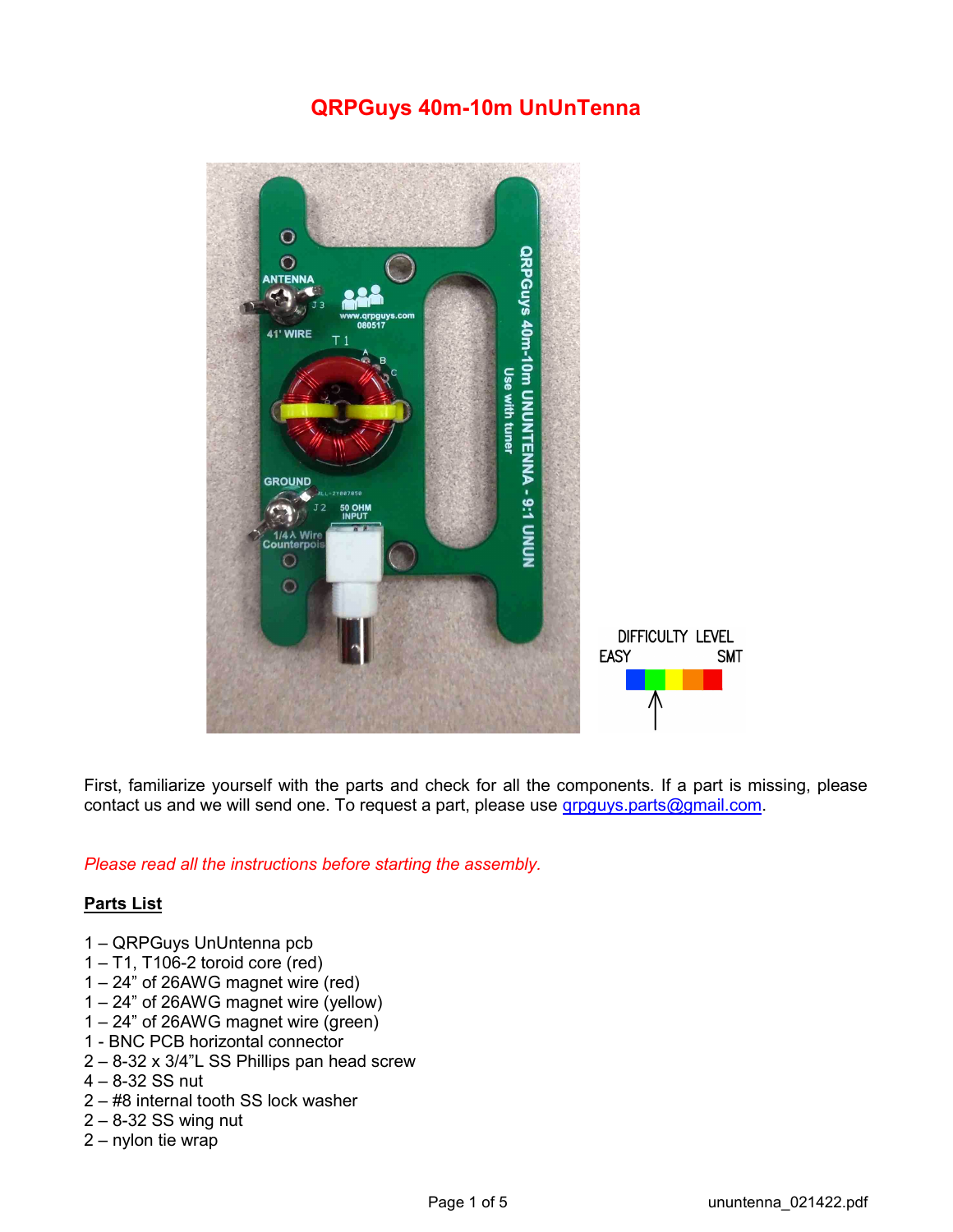Refer to the graphic below and the PCB silk screening for the placement of the components.



- [ ] Install the horizontal BNC connector
- [] Install the hardware posts for the antenna and counterpoise wires on the top of the board, as shown in the figure below. The post screw should be flush with the outside of the securing nut on the bottom side.

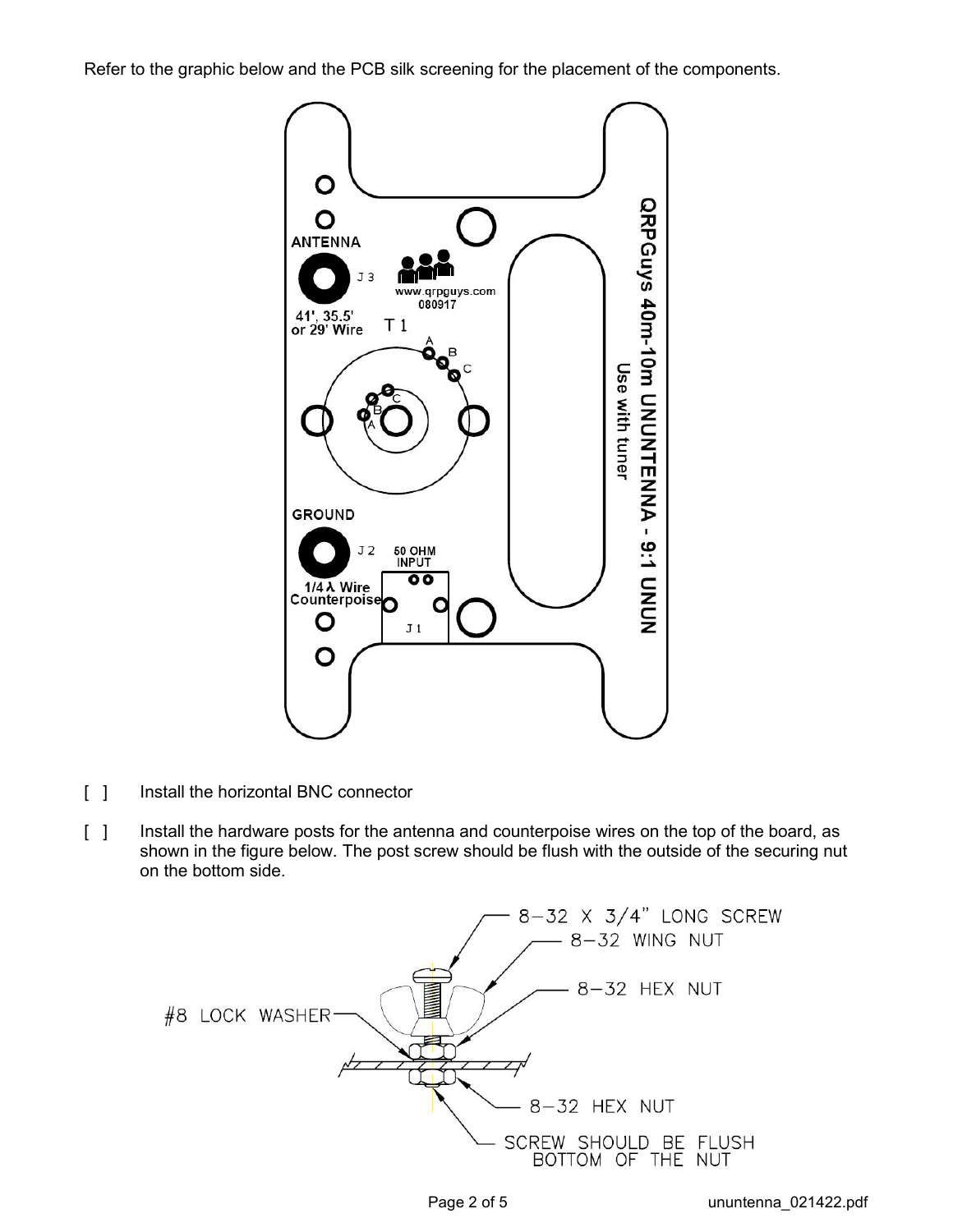Next to install is T1 that must be wound as shown below.



If a winding does not end up as shown below or is not wound in the same direction as shown below, T1 will not align up with the pads on the pcb. Note that the ends of the windings must be over or under the core as shown.

Wind a total of "nine" turns for each color. Remember every time a wire goes thru the center is one turn. You can wind the "B" winding then wind the other color on each side.

If we sent the same color wire for all three windings, wind each one separately, but trim the separate windings three different lengths for the A, B, and C windings. This will help keep the windings identified. If you get confused, use an ohm meter *before* installing to sort out the windings. See below...



Bend the wires down and pre-tin the wire in preparation to soldering them to the board. Solder the toroid flush with the top of the board.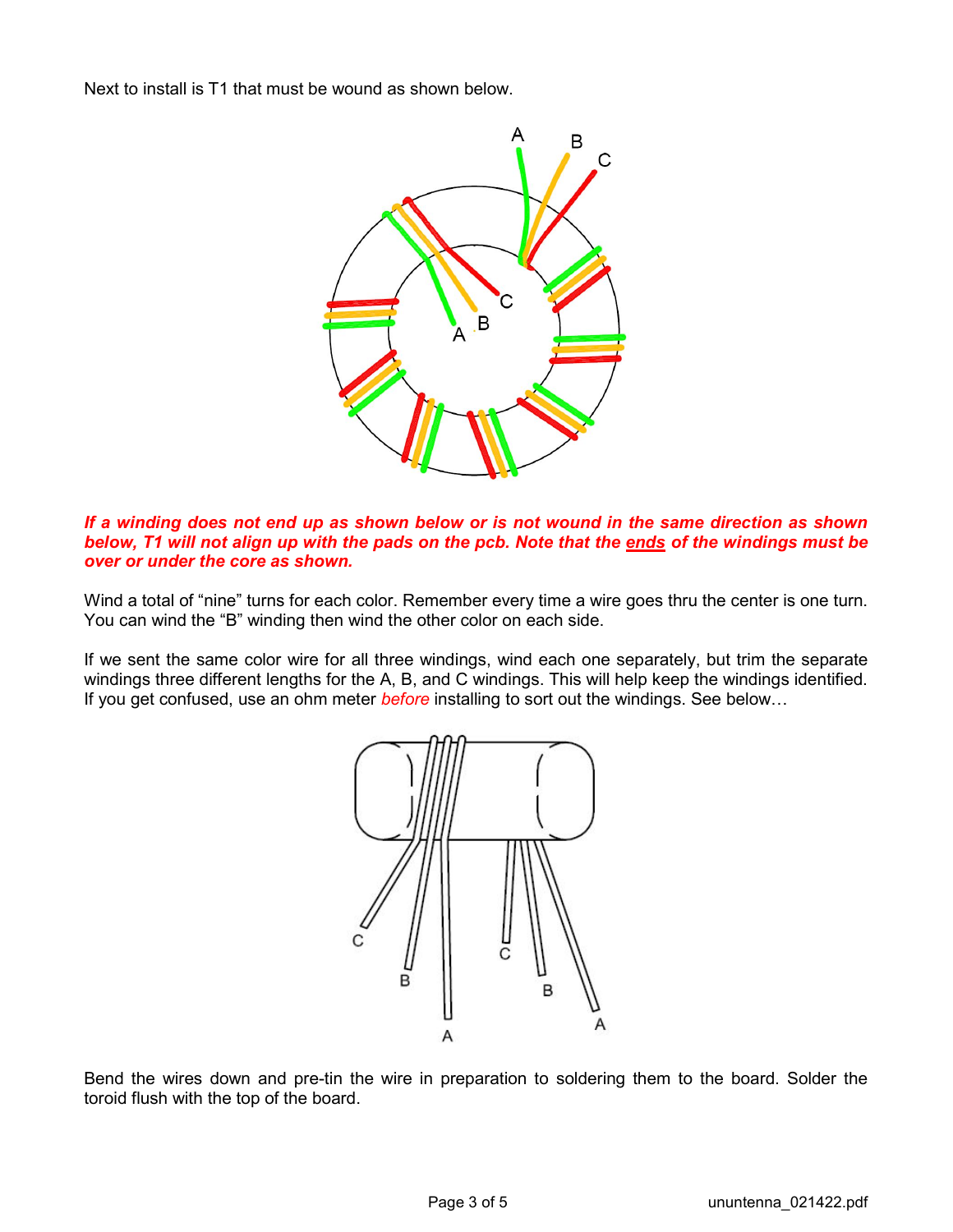Shown below is how it should look when soldered into the board.



# [ ] Retain T1 with the two nylon tie wraps as shown below.



#### Using the antenna:

# Use all the normal cautions throwing wires up in the air near power lines.

The QRPGuys UnUntenna covers 40m – 10m and must be used with a tuner. The builder supplies the wire for the driven element and counterpoise. You can use 20awg to 26awg depending what you have available for both wires. There is a BNC female connector for the input from your tuner. The autotuners in the Elecraft KX-2, KX-3, Icom IC-703, and our Multi Z Tuner work very well. You can use a 29', 35.5', or 41' long non-resonate length of antenna wire for the driven element for all bands. Position the wire as high as practical, either vertical or on an angle. The counterpoise can just be laid on the ground in a straight line. Theoretically the counterpoise can be 1/4 wavelength, but we have found the length of 35 feet works well on the ground for all the bands used. There are 1/4' diameter holes top and bottom to secure the pcb to whatever is handy. The antenna has optimum efficiency at 20m and will be an S unit less in performance at the 40m and 10m ends.